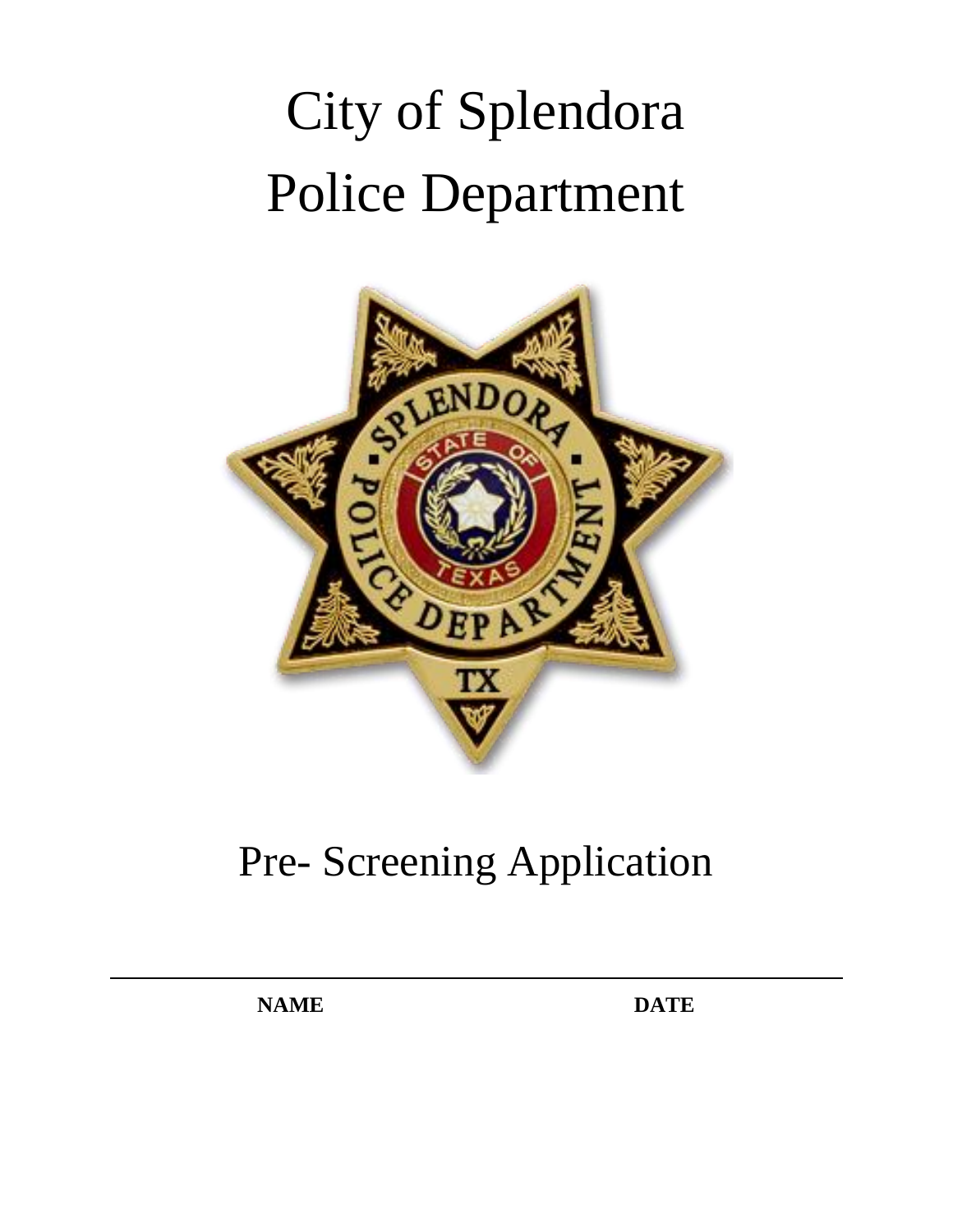#### **CITY OF SPLENDORA POLICE DEPARTMENT POLICE OFFICER MINIMUM QUALIFICATIONS**

Initial: I am a citizen of the United States of America.

\_\_\_\_\_\_ I have earned a high school diploma or a GED.

I have never been convicted, plead guilty (nolo contendere), nor have I been on courtordered community service/probation or deferred adjudication for a Class A misdemeanor or a felony.

During the last ten  $(10)$  years, I have not been convicted, plead guilty (nolo contendere), been on community service/probation or deferred adjudication for a Class B misdemeanor in this state, other state, or while serving in the military.

\_\_\_\_\_\_ I have never had a military court martial that resulted in a dishonorable or bad conduct discharge.

\_\_\_\_\_\_ I am at least 21 years of age.

\_\_\_\_\_\_ I am TCLEOSE certified (if applicable)

\_\_\_\_\_\_ I have no more than one negligent vehicle accident within five years prior to date of application.

I have never been convicted, plead guilty (nolo contendere), nor have I been on courtordered community service/probation or deferred adjudication for a Class C misdemeanor crimes involving moral turpitude, or Family Violence.

\_\_\_\_\_\_ I have no more than two moving traffic violation convictions within five years prior to date of application.

\_\_\_\_\_\_ I have no FMFR (No Insurance) conviction within the last five years.

I have a valid Driver License that has not been suspended in the last five (5) years.

\_\_\_\_\_\_ I have no more than two non-traffic Class C misdemeanor convictions within the last two (2) years prior to date of application.

\_\_\_\_\_\_ I have Eyesight of at least 20/10 In each eye uncorrected and correctable to 20/20.

I am or will be able to lawfully respond to an emergency from residence within 45 minutes.

I am subject to an entry level written, fitness, and firearms proficiency test.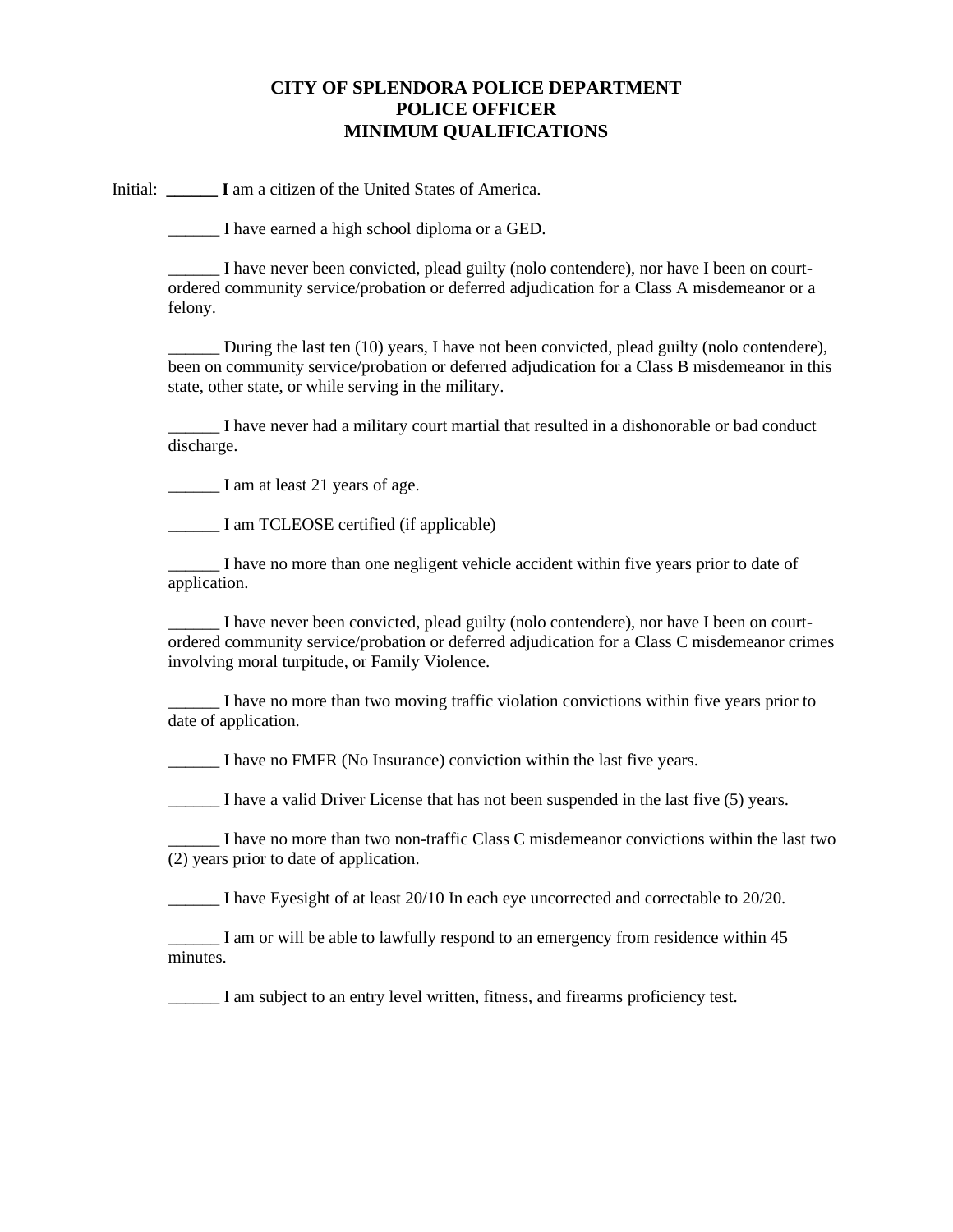#### **INSTRUCTIONS READ THESE CAREFULLY BEFORE PROCEEDING**

These instructions are provided as a guide to assist you in properly completing the Application. It is essential that the information be accurate in all respects. It will be used as the basis for a background investigation that will determine your eligibility for employment.

- 1. Your application should be printed in ink by you and no other person. Answer all questions to the best of your ability.
- 2. If a question is not applicable to you, enter N/A in the space provided.
- 3. Avoid errors by reading the directions carefully before making any entries on the form. Be sure your information is correct and in proper sequence before you begin.
- 4. Upon completing the form, re-check each section to ensure that all information requested has been provided, or N/A entered if appropriate.
- 5. Records Release and Authority for Release of Confidential Information and Waiver should be filled out and signed in front of a Notary Public. Notary Public are available at City of Splendora Police Department.
- 6. If you are selected for an interview, the City of Splendora Police Department will notify you regarding the time and date.

**Only the applicant can complete and sign this form. Please fill in your name and address. Falsification of information will result in rejection of your application or dismissal if you are employed by the City of Splendora. If you are found to have falsified or omitted any information at any time in the selection process, you will be disqualified even if the accurate information would not have disqualified you.**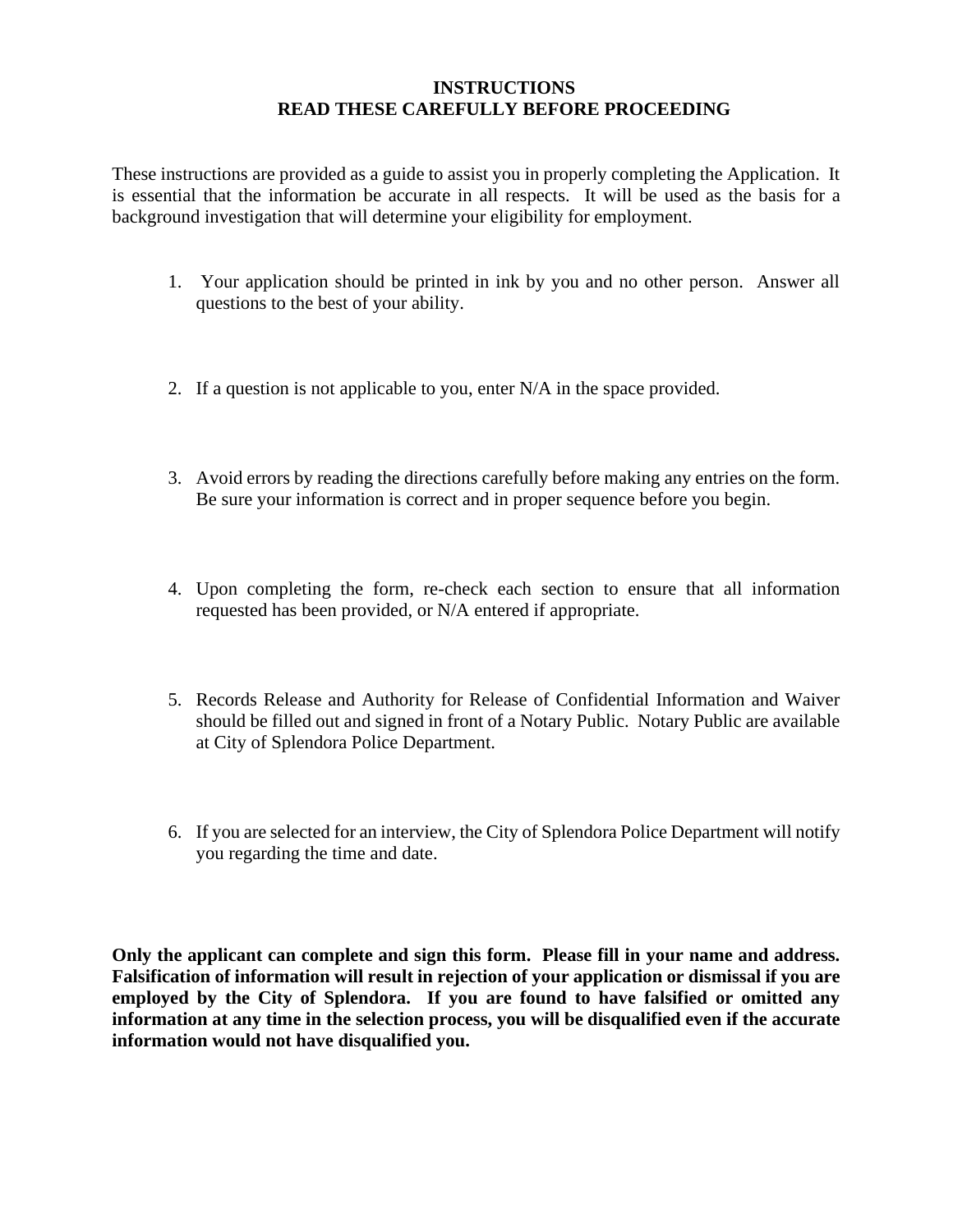**THIS APPLICATION MUST BE COMPLETED AND PRINTED BY YOU AND NO OTHER PERSON. PRINT IN BLACK INK.** These instructions must be followed exactly. Fill out application form completely. If questions are not applicable, enter "NA." **Do not leave any questions blank.** Be sure to sign when completed. **CITY OF SPLENDORA** is an Equal Opportunity Employer and does not discriminate on the basis of race, color, national origin, sex, religion, age or disability in employment or the provision of services.

TCOLE PID\_\_\_\_\_\_\_\_\_\_\_\_\_\_\_

## **APPLICANT IDENTIFICATION**

| <b>NAME</b>                                                                                          |         |          |                                                                   |        |                 |         |  |
|------------------------------------------------------------------------------------------------------|---------|----------|-------------------------------------------------------------------|--------|-----------------|---------|--|
| (Last)                                                                                               | (First) | (Middle) |                                                                   |        |                 |         |  |
|                                                                                                      |         |          |                                                                   |        |                 |         |  |
| MAILING ADDRESS                                                                                      |         |          |                                                                   |        |                 |         |  |
| (Current)                                                                                            |         |          | $(\text{Street})$ $(\text{City})$ $(\text{State})$ $(\text{Zip})$ |        | (Daytime Phone) |         |  |
| Date of birth___________________(proof required) Place of birth__________________                    |         |          |                                                                   |        |                 |         |  |
|                                                                                                      |         |          |                                                                   | (City) |                 | (State) |  |
|                                                                                                      |         |          |                                                                   |        |                 |         |  |
| We must be able to contact you during the investigation. Please provide the following phone numbers: |         |          |                                                                   |        |                 |         |  |
|                                                                                                      |         |          |                                                                   |        |                 |         |  |
|                                                                                                      |         |          |                                                                   |        |                 |         |  |
|                                                                                                      |         |          |                                                                   |        |                 |         |  |
| (If applicable)                                                                                      |         |          |                                                                   |        |                 |         |  |
| (If not married)                                                                                     |         |          |                                                                   |        |                 |         |  |
|                                                                                                      |         |          |                                                                   |        |                 |         |  |
| Height___________ Weight__________ Color of Eyes________________ Color of Hair_____________________  |         |          |                                                                   |        |                 |         |  |
|                                                                                                      |         |          |                                                                   |        |                 |         |  |
| How did you find out about employment opportunities with the City of Splendora Police Department?    |         |          |                                                                   |        |                 |         |  |
|                                                                                                      |         |          |                                                                   |        |                 |         |  |

**\_\_\_\_\_\_\_\_\_\_\_\_\_\_\_\_\_\_\_\_\_\_\_\_\_\_\_\_\_\_\_\_\_\_\_\_\_\_\_\_\_\_\_\_\_\_\_\_\_\_\_\_\_\_\_\_\_\_\_\_\_\_\_\_\_\_\_\_\_\_\_\_\_\_\_\_\_\_\_\_\_\_\_**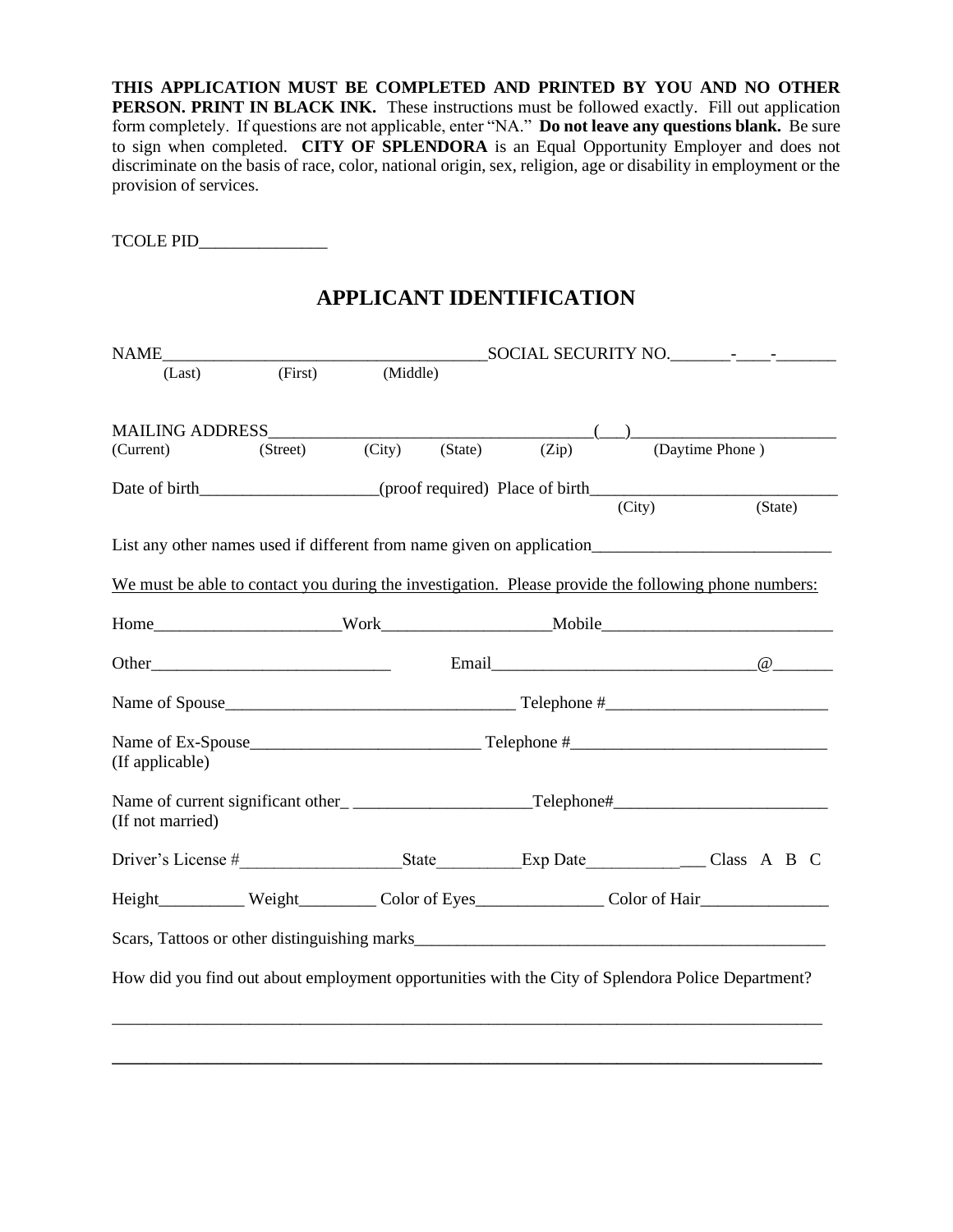## **Pre-Screening questions are to be answered and explained truthfully.**

| 1. | Are you a United States Citizen?                                                    |
|----|-------------------------------------------------------------------------------------|
|    | $\Box$ Yes $\Box$ No                                                                |
| 2. | Do you have a high school diploma or equivalent?                                    |
|    | $\Box$ Yes $\Box$ No                                                                |
| 3. | Have you ever been in the military?                                                 |
|    | $\Box$ Yes $\Box$ No                                                                |
|    | If yes, check type of discharge or status.                                          |
|    | $\Box$ General under Honorable $\Box$ Dishonorable $\Box$ Still Active<br>Honorable |
|    |                                                                                     |

- 4. Are you currently in the military?
	- $\Box$  Yes  $\Box$  No

If you answer YES to any of the next four questions, please provide detailed information below about the date and location of the offense; the identity of the other party/parties involved; the type of charge, and the disposition of the case (plea, nol pros, withholding of adjudication, conviction, etc.); the nature of the relationship between the parties (spouse, cohabitant, parent, etc.); and a general description of the incident.

5. Have you ever been arrested, incarcerated, or charged with any crime?

 $\Box$  Yes  $\Box$  No

If yes, please describe the charge(s) and give date(s) in OFFENSE DETAILS below.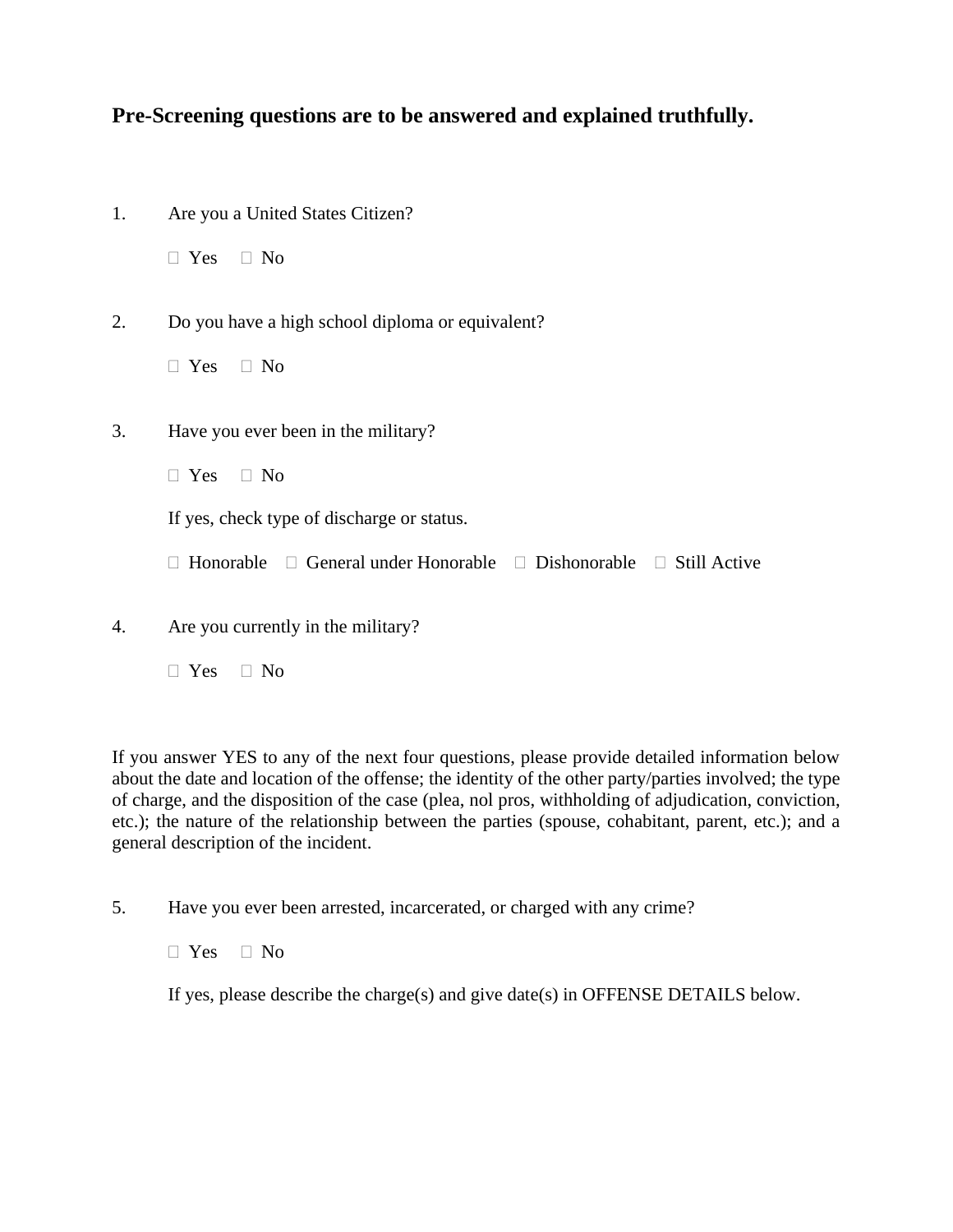6. Have you ever been arrested or charged with any offense which involves stalking, the use or attempted use of force or any weapon, involving a current or former spouse, parent, or guardian? Current or former spouse, parent or guardian or persons who share a child in common, are cohabitating or have cohabitated with another, as a spouse, parent or guardian.

 $\Box$  Yes  $\Box$  No If yes, explain in OFFENSE DETAILS below.

7. Have you ever been found guilty, pled guilty, or pled no contest to a felony?

 $\Box$  Yes  $\Box$  No If yes, please explain in OFFENSE DETAILS below.

8. Have you been found guilty, pled guilty, or pled no contest to a misdemeanor in the last five years?

 $\Box$  Yes  $\Box$  No

If yes, please describe the offense(s) and give date(s) in OFFENSE DETAILS below.

#### **OFFENSE DETAILS**

| <b>Offense</b> (Charge) | <b>Date</b> | County | <b>State</b> | If Other | <b>Disposition</b> |
|-------------------------|-------------|--------|--------------|----------|--------------------|
|                         |             |        |              |          |                    |
|                         |             |        |              |          |                    |
|                         |             |        |              |          |                    |
|                         |             |        |              |          |                    |
|                         |             |        |              |          |                    |
|                         |             |        |              |          |                    |

**\_\_\_\_\_\_\_\_\_\_\_\_\_\_\_\_\_\_\_\_\_\_\_\_\_\_\_\_\_\_\_\_\_\_\_\_\_\_\_\_\_\_\_\_\_\_\_\_\_\_\_\_\_\_\_\_\_\_\_\_\_\_\_\_\_\_\_\_\_\_\_\_\_\_\_\_\_\_ \_\_\_\_\_\_\_\_\_\_\_\_\_\_\_\_\_\_\_\_\_\_\_\_\_\_\_\_\_\_\_\_\_\_\_\_\_\_\_\_\_\_\_\_\_\_\_\_\_\_\_\_\_\_\_\_\_\_\_\_\_\_\_\_\_\_\_\_\_\_\_\_\_\_\_\_\_\_ \_\_\_\_\_\_\_\_\_\_\_\_\_\_\_\_\_\_\_\_\_\_\_\_\_\_\_\_\_\_\_\_\_\_\_\_\_\_\_\_\_\_\_\_\_\_\_\_\_\_\_\_\_\_\_\_\_\_\_\_\_\_\_\_\_\_\_\_\_\_\_\_\_\_\_\_\_\_**

**\_\_\_\_\_\_\_\_\_\_\_\_\_\_\_\_\_\_\_\_\_\_\_\_\_\_\_\_\_\_\_\_\_\_\_\_\_\_\_\_\_\_\_\_\_\_\_\_\_\_\_\_\_\_\_\_\_\_\_\_\_\_\_\_\_\_\_\_\_\_\_\_\_\_\_\_\_\_**

#### **Incident Explanations:**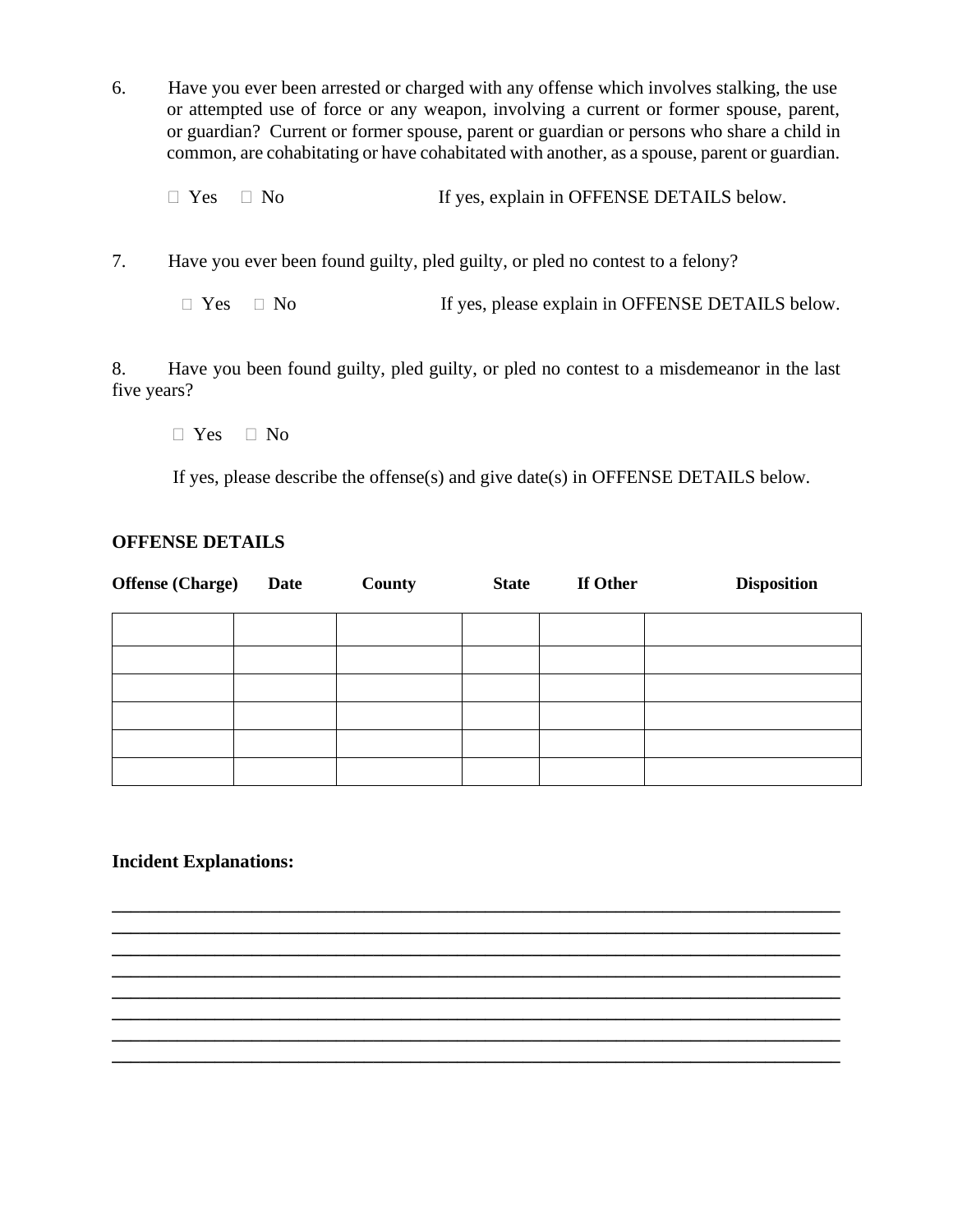**Questions 9 and 10 refer to the sale/possession/usage of controlled substances outside the realm of law enforcement. DO NOT answer YES to these questions if you dealt with controlled substances in the line of duty as a law enforcement officer.**

**9.** Have you ever sold any type of controlled substance or marijuana (e.g. marijuana, cocaine, ecstasy, heroin, LSD), whether for profit or not?

 $\Box$  Yes  $\Box$  No

10. Have you ever used or possessed any type of illegal controlled substance or marijuana (e.g., marijuana, cocaine, ecstasy, heroin, LSD)?

\_\_\_\_\_\_\_\_\_\_\_\_\_\_\_\_\_\_\_\_\_\_\_\_\_\_\_\_\_\_\_\_\_\_\_\_\_\_\_\_\_\_\_\_\_\_\_\_\_\_\_\_\_\_\_\_\_\_\_\_\_\_\_\_\_\_\_\_\_\_\_\_\_\_\_\_\_\_ \_\_\_\_\_\_\_\_\_\_\_\_\_\_\_\_\_\_\_\_\_\_\_\_\_\_\_\_\_\_\_\_\_\_\_\_\_\_\_\_\_\_\_\_\_\_\_\_\_\_\_\_\_\_\_\_\_\_\_\_\_\_\_\_\_\_\_\_\_\_\_\_\_\_\_\_\_\_ \_\_\_\_\_\_\_\_\_\_\_\_\_\_\_\_\_\_\_\_\_\_\_\_\_\_\_\_\_\_\_\_\_\_\_\_\_\_\_\_\_\_\_\_\_\_\_\_\_\_\_\_\_\_\_\_\_\_\_\_\_\_\_\_\_\_\_\_\_\_\_\_\_\_\_\_\_\_ \_\_\_\_\_\_\_\_\_\_\_\_\_\_\_\_\_\_\_\_\_\_\_\_\_\_\_\_\_\_\_\_\_\_\_\_\_\_\_\_\_\_\_\_\_\_\_\_\_\_\_\_\_\_\_\_\_\_\_\_\_\_\_\_\_\_\_\_\_\_\_\_\_\_\_\_\_\_ \_\_\_\_\_\_\_\_\_\_\_\_\_\_\_\_\_\_\_\_\_\_\_\_\_\_\_\_\_\_\_\_\_\_\_\_\_\_\_\_\_\_\_\_\_\_\_\_\_\_\_\_\_\_\_\_\_\_\_\_\_\_\_\_\_\_\_\_\_\_\_\_\_\_\_\_\_\_ \_\_\_\_\_\_\_\_\_\_\_\_\_\_\_\_\_\_\_\_\_\_\_\_\_\_\_\_\_\_\_\_\_\_\_\_\_\_\_\_\_\_\_\_\_\_\_\_\_\_\_\_\_\_\_\_\_\_\_\_\_\_\_\_\_\_\_\_\_\_\_\_\_\_\_\_\_\_ \_\_\_\_\_\_\_\_\_\_\_\_\_\_\_\_\_\_\_\_\_\_\_\_\_\_\_\_\_\_\_\_\_\_\_\_\_\_\_\_\_\_\_\_\_\_\_\_\_\_\_\_\_\_\_\_\_\_\_\_\_\_\_\_\_\_\_\_\_\_\_\_\_\_\_\_\_\_ \_\_\_\_\_\_\_\_\_\_\_\_\_\_\_\_\_\_\_\_\_\_\_\_\_\_\_\_\_\_\_\_\_\_\_\_\_\_\_\_\_\_\_\_\_\_\_\_\_\_\_\_\_\_\_\_\_\_\_\_\_\_\_\_\_\_\_\_\_\_\_\_\_\_\_\_\_\_

□ Yes □ No

If yes, give date(s) and types of drug(s):

11. Have you received any traffic citations, excluding parking tickets, within the last five years?

\_\_\_\_\_\_\_\_\_\_\_\_\_\_\_\_\_\_\_\_\_\_\_\_\_\_\_\_\_\_\_\_\_\_\_\_\_\_\_\_\_\_\_\_\_\_\_\_\_\_\_\_\_\_\_\_\_\_\_\_\_\_\_\_\_\_\_\_\_\_\_\_\_\_\_\_\_\_ \_\_\_\_\_\_\_\_\_\_\_\_\_\_\_\_\_\_\_\_\_\_\_\_\_\_\_\_\_\_\_\_\_\_\_\_\_\_\_\_\_\_\_\_\_\_\_\_\_\_\_\_\_\_\_\_\_\_\_\_\_\_\_\_\_\_\_\_\_\_\_\_\_\_\_\_\_\_ \_\_\_\_\_\_\_\_\_\_\_\_\_\_\_\_\_\_\_\_\_\_\_\_\_\_\_\_\_\_\_\_\_\_\_\_\_\_\_\_\_\_\_\_\_\_\_\_\_\_\_\_\_\_\_\_\_\_\_\_\_\_\_\_\_\_\_\_\_\_\_\_\_\_\_\_\_\_ \_\_\_\_\_\_\_\_\_\_\_\_\_\_\_\_\_\_\_\_\_\_\_\_\_\_\_\_\_\_\_\_\_\_\_\_\_\_\_\_\_\_\_\_\_\_\_\_\_\_\_\_\_\_\_\_\_\_\_\_\_\_\_\_\_\_\_\_\_\_\_\_\_\_\_\_\_\_ \_\_\_\_\_\_\_\_\_\_\_\_\_\_\_\_\_\_\_\_\_\_\_\_\_\_\_\_\_\_\_\_\_\_\_\_\_\_\_\_\_\_\_\_\_\_\_\_\_\_\_\_\_\_\_\_\_\_\_\_\_\_\_\_\_\_\_\_\_\_\_\_\_\_\_\_\_\_ \_\_\_\_\_\_\_\_\_\_\_\_\_\_\_\_\_\_\_\_\_\_\_\_\_\_\_\_\_\_\_\_\_\_\_\_\_\_\_\_\_\_\_\_\_\_\_\_\_\_\_\_\_\_\_\_\_\_\_\_\_\_\_\_\_\_\_\_\_\_\_\_\_\_\_\_\_\_ \_\_\_\_\_\_\_\_\_\_\_\_\_\_\_\_\_\_\_\_\_\_\_\_\_\_\_\_\_\_\_\_\_\_\_\_\_\_\_\_\_\_\_\_\_\_\_\_\_\_\_\_\_\_\_\_\_\_\_\_\_\_\_\_\_\_\_\_\_\_\_\_\_\_\_\_\_\_ \_\_\_\_\_\_\_\_\_\_\_\_\_\_\_\_\_\_\_\_\_\_\_\_\_\_\_\_\_\_\_\_\_\_\_\_\_\_\_\_\_\_\_\_\_\_\_\_\_\_\_\_\_\_\_\_\_\_\_\_\_\_\_\_\_\_\_\_\_\_\_\_\_\_\_\_\_\_

 $\Box$  Yes  $\Box$  No

If yes, please give approximate dates and type of infraction: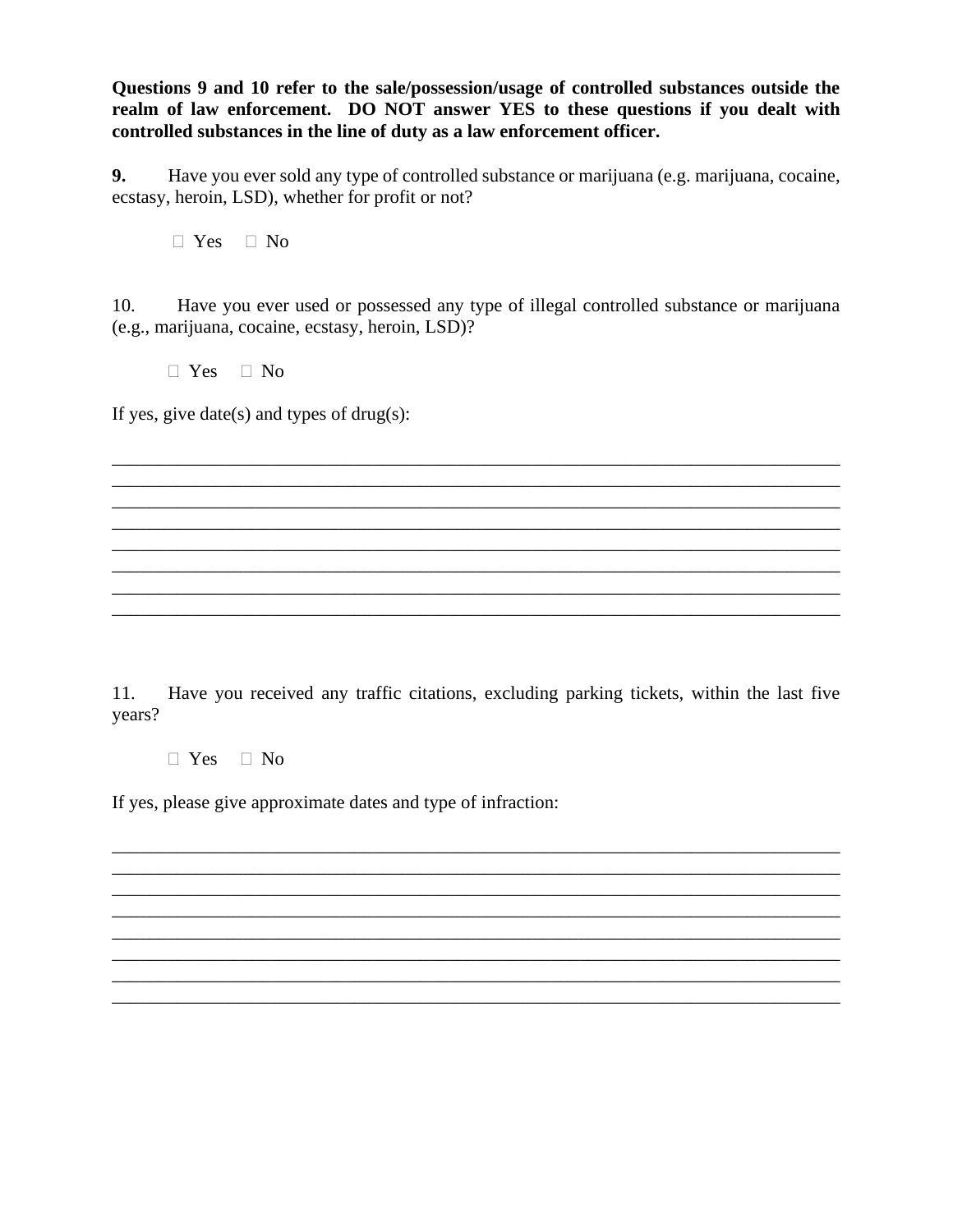Have you ever had a driver's license, professional license, or certificate suspended or 12. revoked?

 $\Box$  Yes  $\Box$  No

If yes, please give date(s) and explain:

13. Have you ever been involved in a lawsuit?

 $\Box$  Yes  $\Box$  No

If yes, please explain details and approximate date(s):

14. Have you been involuntarily terminated or asked to resign from a job? (indicate if more than one)

 $\Box$  Yes  $\Box$  No

If yes:

 $A.$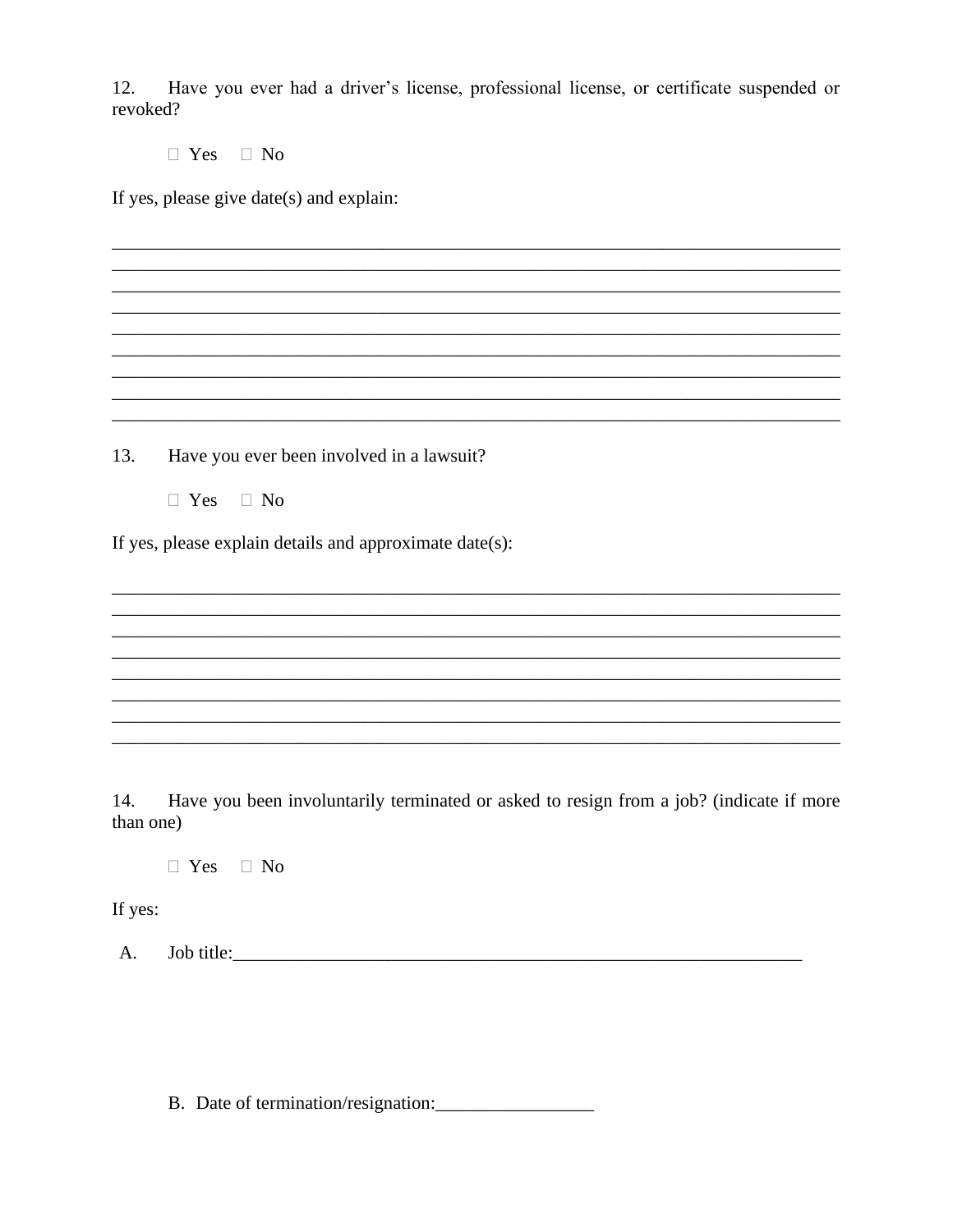#### C. Reason for leaving:

| 15. | Have you ever worked as a police officer?                              |
|-----|------------------------------------------------------------------------|
|     | $\Box$ Yes $\Box$ No                                                   |
|     |                                                                        |
|     | If yes, list departments and approximate dates and reason for leaving: |
|     |                                                                        |
|     |                                                                        |
|     |                                                                        |
|     |                                                                        |
|     |                                                                        |
|     |                                                                        |
|     |                                                                        |
|     |                                                                        |

My acknowledgment indicates that all of the information I have provided is complete and accurate. I understand that if I am found to have falsified or omitted any information at any time in the selection process, I will be disqualified even if the accurate information would not have disqualified me.

Name

Signature

Date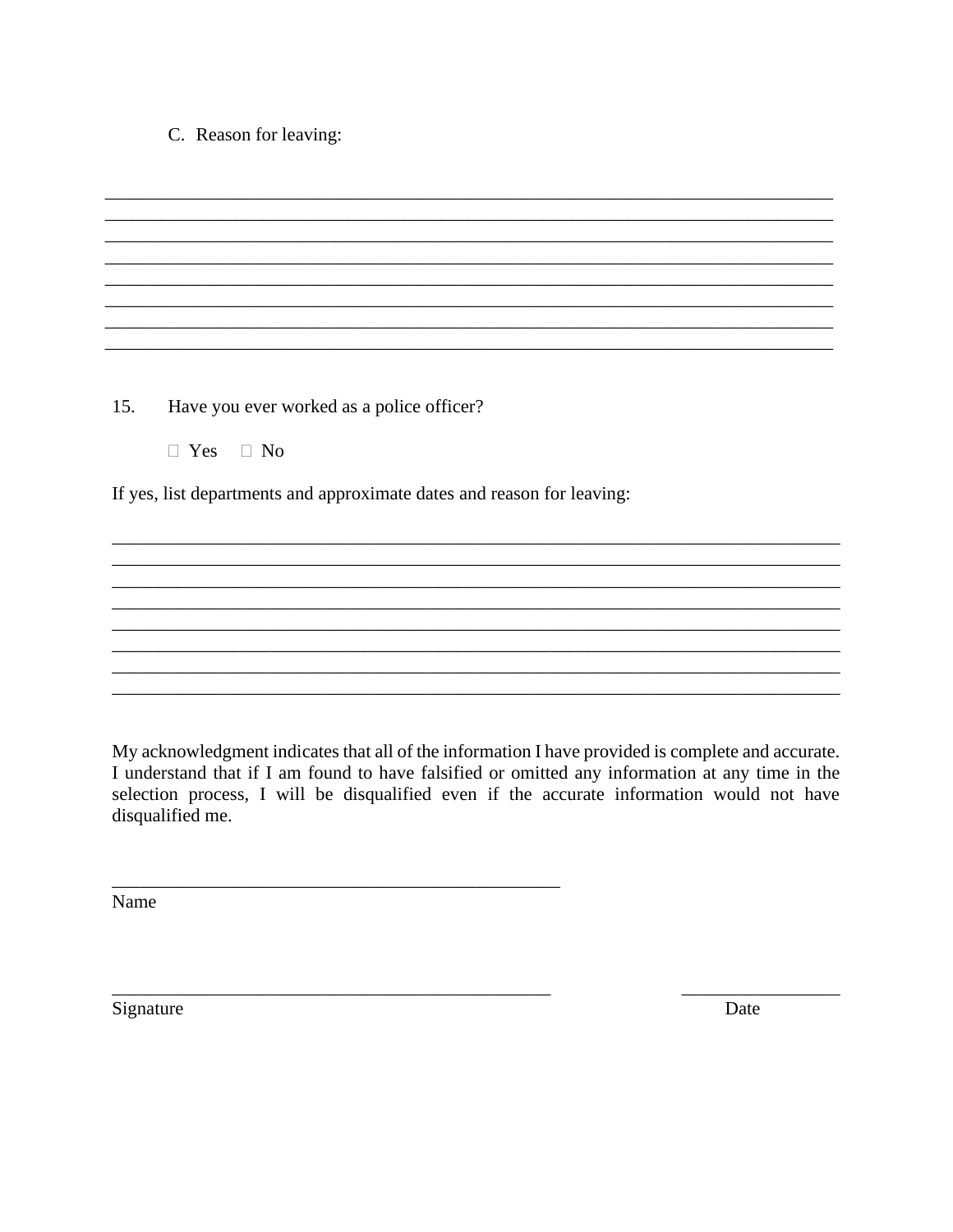# **PHYSICAL ASSESSMENT CLAIMS RELEASE**

WHEREAS, I, \_\_\_\_\_\_\_\_\_\_\_\_\_\_\_\_\_\_\_\_\_\_\_\_\_\_\_\_\_\_\_\_\_\_\_\_\_, have applied for employment in the Police Department of the City of Splendora, Texas, understanding that I must take a competitive examination, a part of which might involve strenuous physical exercise beyond my capacity;

NOW, THEREFORE, I hereby affirm and agree as follows:

- (1) So far as I know and believe, I am in good physical condition.
- (2) In consideration of the premises, I hereby release the City of Splendora, Texas, its agents, employees, officers, and servants from any and all claims or causes of action which I or my estate might have against the City of Splendora, Texas, its agents, employees, officers, and servants, by reason of injuries or death sustained by me as a consequence of the physical testing which I shall experience under the direction of the Splendora Police authorities in connection with the examinations. I am thoroughly familiar with the type of exercise, physical ability, and capacity necessary in order to attempt to pass said testing, and I requested that I be given an opportunity to take same and I assume all risk incident thereto.

| Dated<br>this | $\cdots$ |  |
|---------------|----------|--|
|               |          |  |

Applicant

SUBSCRIBED AND SWORN TO BEFORE ME by \_\_\_\_\_\_\_\_\_\_\_\_\_\_\_\_\_\_\_\_\_this\_

day of\_\_\_\_\_\_\_\_\_\_\_\_\_\_\_\_\_\_\_\_\_\_\_\_\_\_\_\_20\_\_\_\_\_\_\_\_\_.

\_\_\_\_\_\_\_\_\_\_\_\_\_\_\_\_\_\_\_\_\_\_\_\_\_\_\_\_\_\_\_\_\_\_\_\_\_\_\_\_\_\_\_\_\_\_\_\_

\_\_\_\_\_\_\_\_\_\_\_\_\_\_\_\_\_\_\_\_\_\_\_\_\_\_\_\_\_\_\_\_\_\_ NOTARY PUBLIC, STATE OF TEXAS